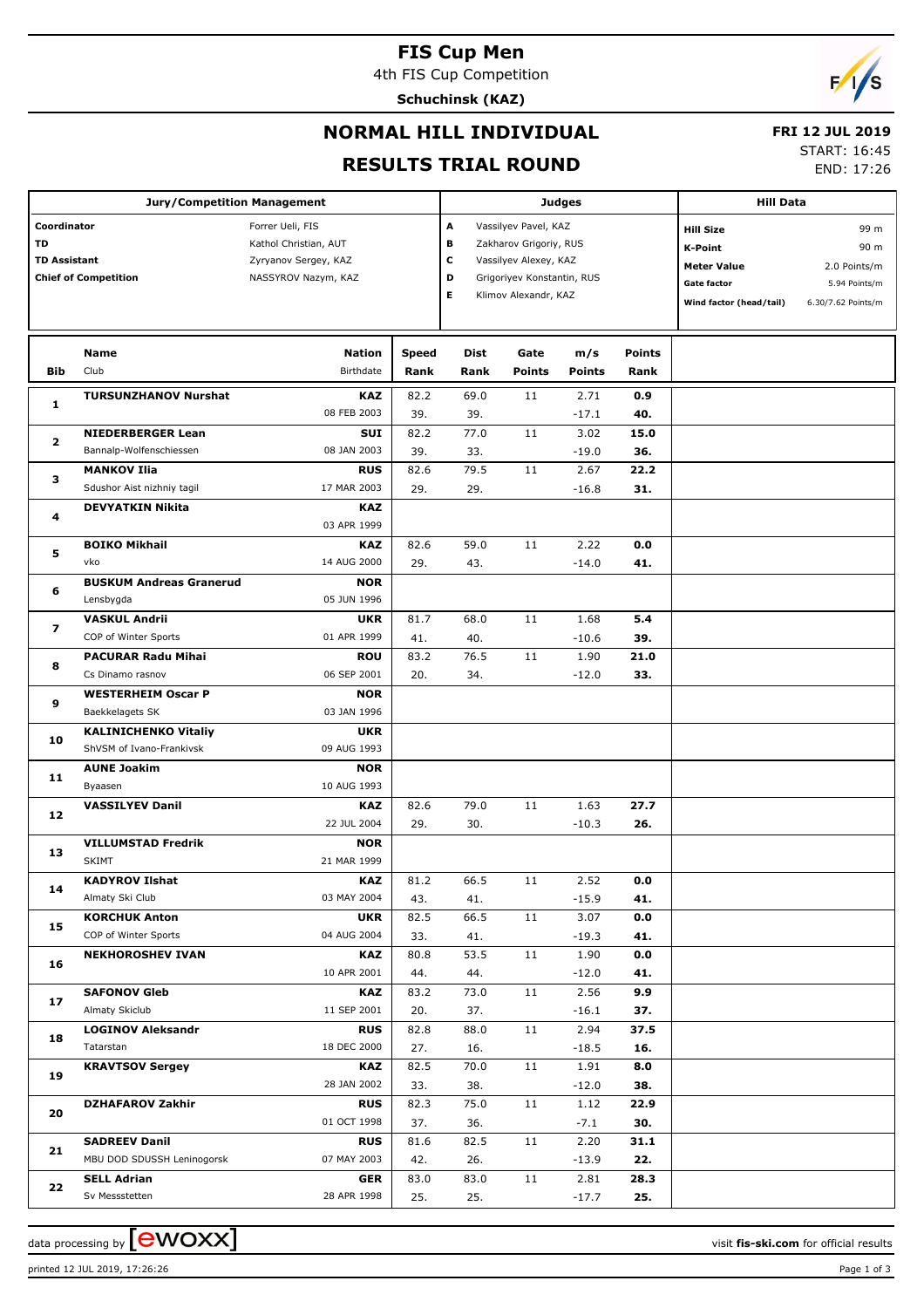## **FIS Cup Men**

4th FIS Cup Competition

**Schuchinsk (KAZ)**



# **NORMAL HILL INDIVIDUAL**

#### **FRI 12 JUL 2019**

#### **RESULTS TRIAL ROUND**

START: 16:45

END: 17:26

|            | Name                               | Nation                    | Speed       | Dist       | Gate          | m/s             | Points      |  |
|------------|------------------------------------|---------------------------|-------------|------------|---------------|-----------------|-------------|--|
| <b>Bib</b> | Club                               | Birthdate                 | Rank        | Rank       | <b>Points</b> | <b>Points</b>   | Rank        |  |
|            | <b>FELDOREAN Andrei</b>            | <b>ROU</b>                | 83.2        | 86.5       | 11            | 2.48            | 37.4        |  |
| 23         | Acs Sacele                         | 13 APR 2000               | 20.         | 18.        |               | $-15.6$         | 17.         |  |
|            | <b>SPULBER Mihnea Alexandru</b>    | <b>ROU</b>                | 83.3        | 76.5       | 11            | 1.99            | 20.5        |  |
| 24         | Acs Sacele                         | 11 DEC 2000               | 17.         | 34.        |               | $-12.5$         | 35.         |  |
| 25         | <b>CAMENZIND Noah</b>              | SUI                       | 82.6        | 78.0       | 11            | 2.30            | 21.5        |  |
|            | Einsiedeln                         | 06 AUG 2002               | 29.         | 32.        |               | $-14.5$         | 32.         |  |
| 26         | <b>KOTIK Kiril</b>                 | <b>RUS</b>                | 82.3        | 79.0       | 11            | 2.24            | 23.9        |  |
|            |                                    | 02 NOV 1998               | 37.         | 30.        |               | $-14.1$         | 29.         |  |
| 27         | <b>MARUSIAK Yevhen</b>             | <b>UKR</b>                | 82.9        | 80.0       | 12            | 1.58            | 26.4        |  |
|            | ShVSM of Ivano-Frankivsk           | 16 MAR 2000               | 26.         | 27.        | $-3.6$        | $-10.0$         | 28.         |  |
| 28         | <b>CHO Sungwoo</b>                 | <b>KOR</b>                | 83.4        | 80.0       | 12            | 2.47            | 20.8        |  |
|            |                                    | 01 JAN 2000               | 12.         | 27.        | $-3.6$        | $-15.6$         | 34.         |  |
| 29         | <b>HOFER Thomas</b>                | <b>AUT</b>                | 83.6        | 95.0       | 12            | 2.85            | 48.4        |  |
|            | SV Innsbruck-Bergisel-Tirol        | 28 JAN 1996               | 5.          | 4.         | $-3.6$        | $-18.0$         | 4.          |  |
| 30         | <b>PURTOV Mikhail</b>              | <b>RUS</b>                | 83.4        | 88.0       | 12            | 2.31            | 37.8        |  |
|            | Sdushor Aist nizhny tagil          | 28 MAY 2002               | 12.         | 16.        | $-3.6$        | $-14.6$         | 15.         |  |
| 31         | <b>SEIDL Fabian</b>                | <b>GER</b>                | 83.3        | 85.0       | 12            | 2.52            | 30.5        |  |
|            | Sc Auerbach                        | 23 JUN 1997               | 17.         | 21.        | $-3.6$        | $-15.9$         | 23.         |  |
| 32         | <b>MARCHUKOV Aleksandr</b>         | <b>RUS</b>                | 83.4        | 85.5       | 12            | 2.22            | 33.4        |  |
|            | Sankt-Petersburg                   | 08 OCT 2000               | 12.         | 20.        | $-3.6$        | $-14.0$         | 21.         |  |
| 33         | <b>MATAVIN Nikolai</b>             | <b>RUS</b>                | 83.5        | 90.0       | 12            | 2.45            | 41.0        |  |
|            | Moscow region GBU Bashkortostan MB | 24 JAN 1997               | 9.          | 13.        | $-3.6$        | $-15.4$         | 14.         |  |
| 34         | <b>NIETZEL Justin</b>              | <b>GER</b>                | 82.7        | 85.0       | 12            | 3.03            | 27.3        |  |
|            | Sc Hinterzarten                    | 17 SEP 1997               | 28.         | 21.        | $-3.6$        | $-19.1$         | 27.         |  |
| 35         | <b>CHOI Seou</b><br>High1 Resort   | <b>KOR</b><br>03 DEC 1982 | 82.4        | 93.5<br>5. | 12<br>$-3.6$  | 3.16            | 43.5        |  |
|            | <b>WOHLGENANNT Ulrich</b>          | <b>AUT</b>                | 36.<br>83.4 | 97.5       | 12            | $-19.9$<br>2.87 | 11.<br>53.3 |  |
| 36<br>37   | SK Kehlegg-Vorarlberg              | 01 AUG 1994               | 12.         | 2.         | $-3.6$        | $-18.1$         | 2.          |  |
|            | <b>RAINER Stefan</b>               | <b>AUT</b>                | 82.5        | 84.5       | 12            | 2.36            | 30.5        |  |
|            | SV Schwarzach                      | 15 AUG 1999               | 33.         | 24.        | $-3.6$        | $-14.9$         | 23.         |  |
|            | <b>REISENAUER Janni</b>            | <b>AUT</b>                | 83.4        | 90.5       | 12            | 1.69            | 46.8        |  |
| 38         | TSU St. Veit-Salzburg              | 07 NOV 1997               | 12.         | 12.        | $-3.6$        | $-10.6$         | 8.          |  |
|            | <b>MOERTH Francisco</b>            | <b>AUT</b>                | 83.7        | 86.0       | 12            | 2.05            | 35.5        |  |
| 39         | WSC Bad Mitterndorf                | 09 JUL 1999               | 4.          | 19.        | $-3.6$        | $-12.9$         | 20.         |  |
|            | <b>WEIGEL Cedrik</b>               | <b>GER</b>                | 83.5        | 90.0       | 12            | 2.24            | 42.3        |  |
| 40         | SG Nickelhuette Aue                | 15 DEC 1998               | 9.          | 13.        | $-3.6$        | $-14.1$         | 13.         |  |
|            | <b>CHOI Heung Chul</b>             | <b>KOR</b>                | 83.5        | 91.0       | 12            | 2.47            | 42.8        |  |
| 41         | High1 Resort                       | 03 DEC 1981               | 9.          | 11.        | $-3.6$        | $-15.6$         | 12.         |  |
|            | <b>MUMINOV Sabirzhan</b>           | <b>KAZ</b>                | 83.3        | 92.5       | 12            | 2.28            | 47.0        |  |
| 42         |                                    | 16 APR 1994               | 17.         | 9.         | $-3.6$        | $-14.4$         | 7.          |  |
|            | <b>TKACHENKO Sergey</b>            | <b>KAZ</b>                | 83.6        | 96.0       | 12            | 2.84            | 50.5        |  |
| 43         | Ski Club VKO                       | 08 JUN 1999               | 5.          | 3.         | $-3.6$        | $-17.9$         | 3.          |  |
| 44         | <b>CACINA Daniel Andrei</b>        | <b>ROU</b>                | 83.6        | 89.5       | 12            | 2.86            | 37.4        |  |
|            | Cs Dinamo rasnov                   | 17 OCT 2001               | 5.          | 15.        | $-3.6$        | $-18.0$         | 17.         |  |
| 45         | <b>PRESECNIK Jernej</b>            | <b>SLO</b>                | 84.0        | 99.0       | 12            | 3.19            | 54.3        |  |
|            | Ssk Ljubno btc                     | 18 JAN 2002               | 3.          | 1.         | $-3.6$        | $-20.1$         | 1.          |  |
| 46         | <b>KINDLIMANN Lars</b>             | SUI                       | 83.2        | 85.0       | 12            | 1.55            | 36.6        |  |
|            | Am Bachtel wald                    | 28 NOV 2000               | 20.         | 21.        | $-3.6$        | $-9.8$          | 19.         |  |
| 47         | <b>PREVC Cene</b>                  | <b>SLO</b>                | 84.3        | 92.0       | 12            | 2.01            | 47.7        |  |
|            | Sk Triglav kranj                   | 12 MAR 1996               | 1.          | 10.        | $-3.6$        | $-12.7$         | 6.          |  |
| 48         | <b>ROTH Luca</b>                   | <b>GER</b>                | 84.2        | 93.5       | 12            | 2.46            | 47.9        |  |
|            | Sv Messstetten                     | 14 APR 2000               | 2.          | 5.         | $-3.6$        | $-15.5$         | 5.          |  |

data processing by **CWOXX**  $\blacksquare$